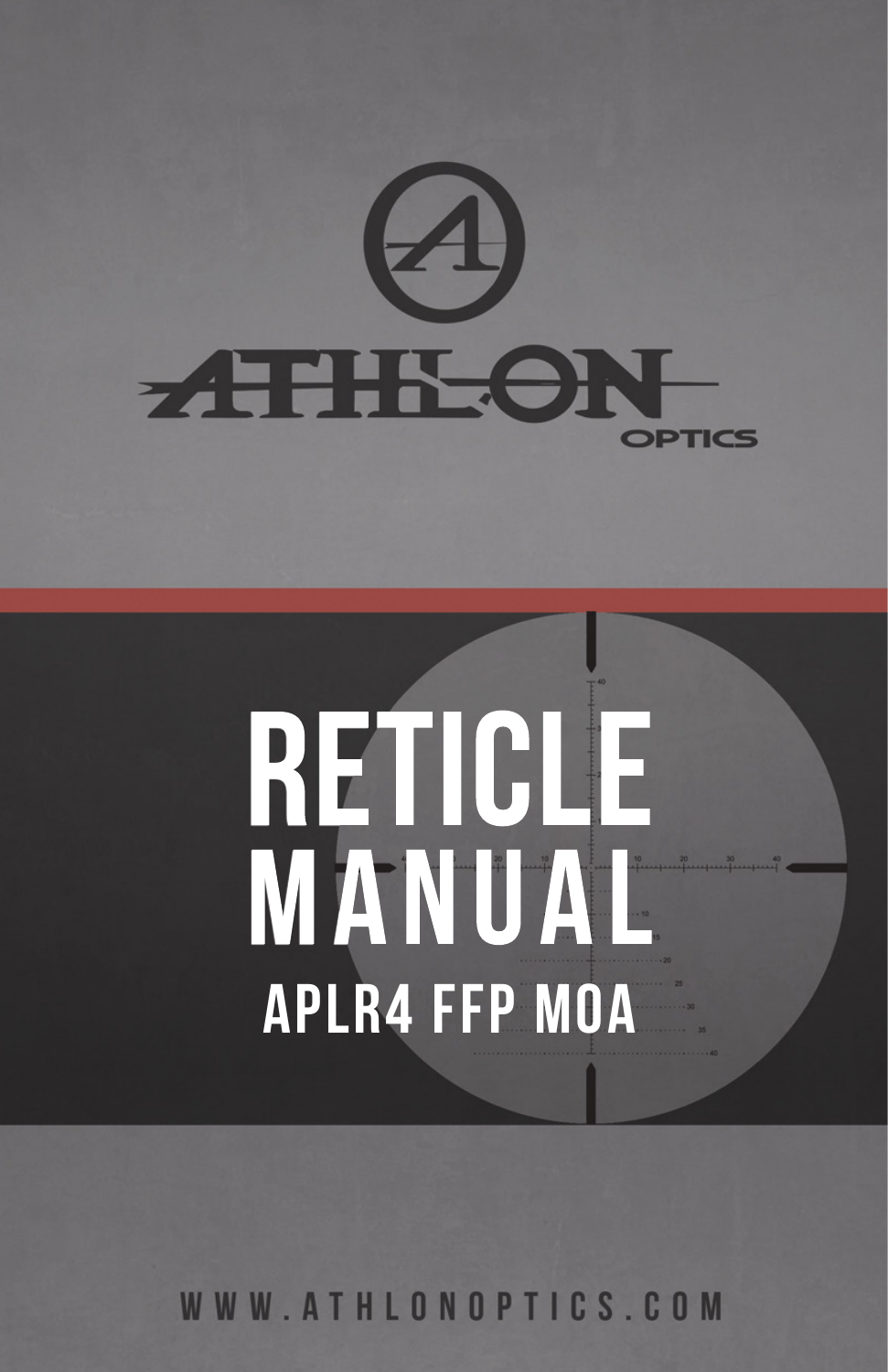

## The ATHLON® APLR4 FFP MOA Reticle

APLR4 FFP MOA reticle has a 0.2 moa floating center dot with 1 moa hash mark increments and drop lines in 5 moa increments on vertical direction down to 40 moa, both of which help you quickly lock in your target and set holdover positions. The gap between the floating center dot and the first hash mark is 1 moa at four directions. The drop lines have smaller dots with 1 moa in between and bigger dots at each 5 moa interval, starting 10 moa length horizontally and end up 50 moa in length at the 40 moa drop line. The unique design of having the floating center dot with 2moa span gap in the middle provides little to none target obstruction for engaging small targets at long distances.

*Application: Precision Mid Range Shooting for both Tactical and Hunting*



*Note: The reticle image shown above will appear differently among different models due to different magnification and location of the reticle.*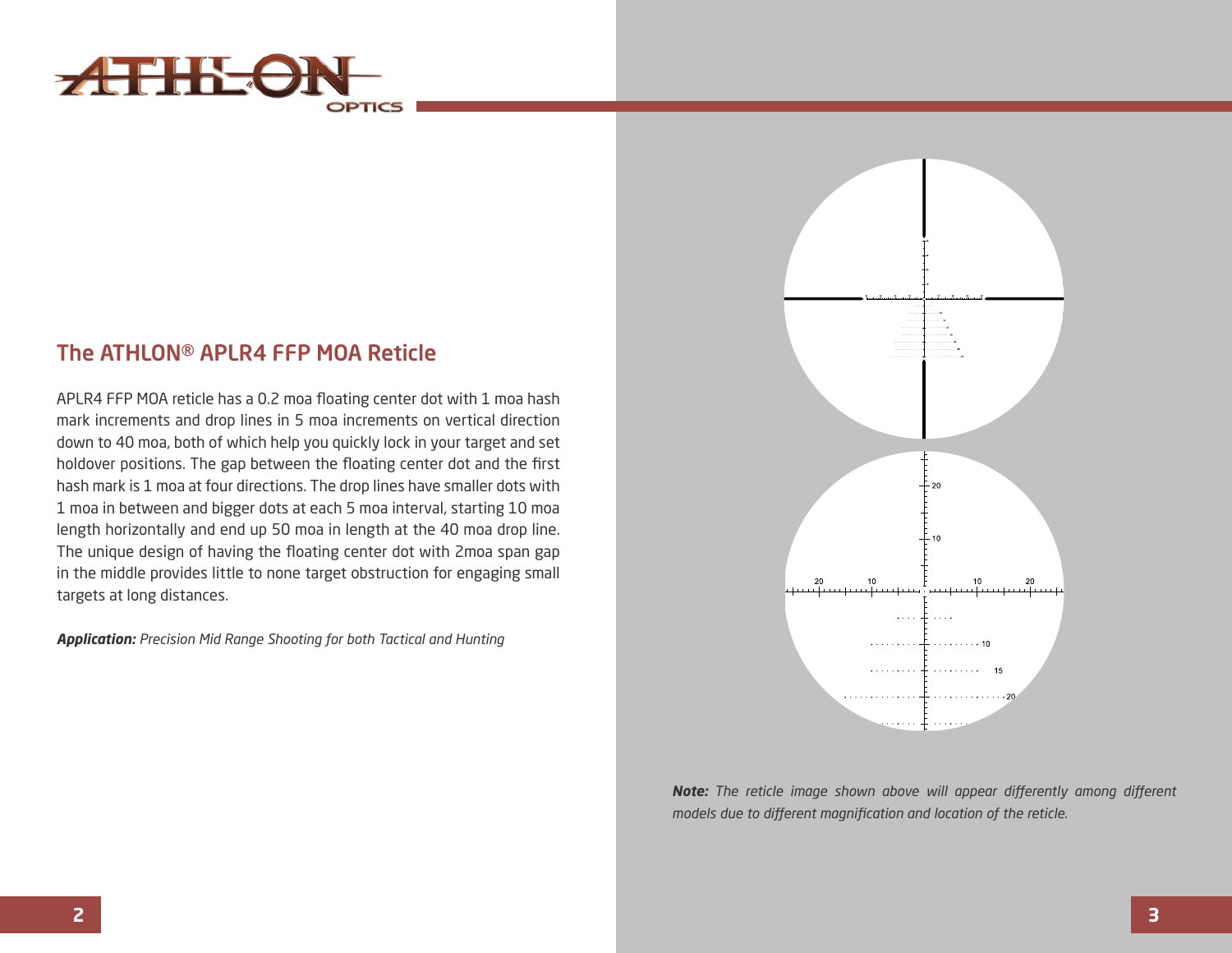

#### Reticle Subtensions

The APLR4 FFP MOA reticle is based on the minute of angle, a unit of angular measurement, usually shortened to moa. A "moa" is defined as "one minute of an angle". As a full circle has 360 degrees, and each degree is composed of 60 minutes (60'). thus there are 360 (degrees) x 60 (minutes) = 21,600 minutes in a circle. Since there are 360 degree in a circle, we can get 360 degree/21600 minutes=0.016667o/ minute. If the target is 100 yards ( 3600 inches) away, we can use a formula, 3600\*TAN(RADI-ANS (.016667 )), to get 1.047 inches which means 1 moa equals to 1.047 inches at 100 yards. Many people just round up the 1.047 inches to 1 inch @100 yards. If you are using metric system, formula 100000mm\*TAN (RA-DIANS(.01667)) gets you that 1 moa equals to 29.1mm @100 meters.

The APLR4 FFP MOA reticle is located at the focal plane in the front of the erector tube which is a key part of achieving variable power inside the riflescope. Size of the first focal plane reticle grows or shrinks at the same ratio with the changing size of the image of your target when you try to zoom in or zoom out. Since the size of the reticle remains constant compared to your target regardless of the magnification, the subtension of the reticle remains valid all the time. The reticle at 4.5x actually becomes a center cross for effectively engaging shorter range targets while at 29x or other high power settings it provides finer details for a shooter to locate proper hold over positions for long range targets.

## Example

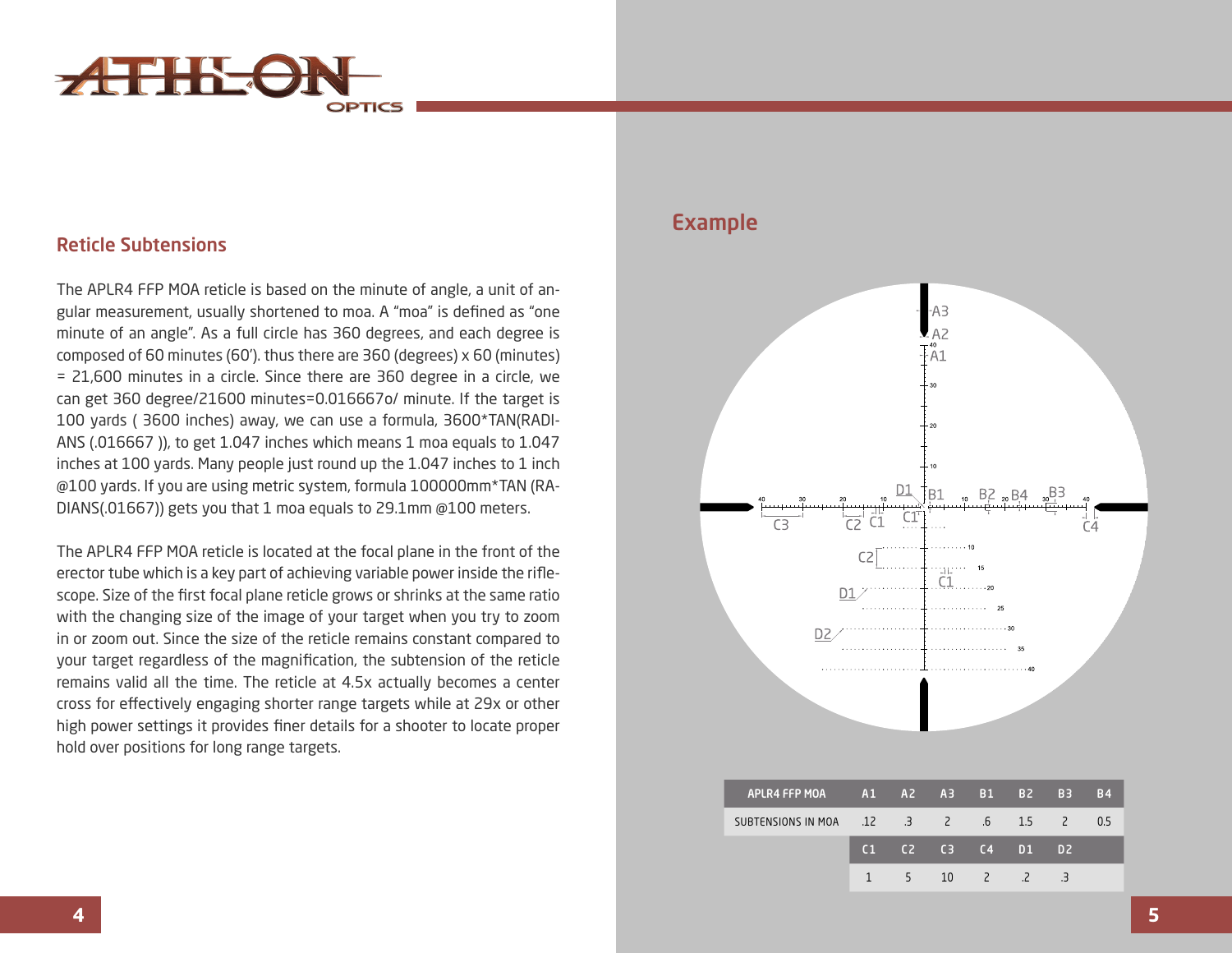

#### Distance Ranging

Equations for ranging distance to a target using moas

*Height of Target (Inches) x 100*

*MOA Reading on Reticle*

*Height of Target (CM) x 34.4 MOA Reading on Reticle = Distance to Target (Meters)*

As the height of target and moa reading on the reticle are two key variables in this equation, you have to get an accurate value for those two as mush as possible. First all you want to put your rifle on a steady rest so you can get an accurate reading of the target height on the reticle. If needed using the smallest measurement on the reticle to get the most accurate readings. Second use your best knowledge on the height of the target, such as 72 inch high fence or 45 inch shoulder high of white tail deer, to give a value of the target height. Once you got the reading on reticle and your estimate of the target height, you can just simply use above equations to calculate the distance to your target.

*= Distance to Target (Yards)*

# Example



*Reading a 3-foot target (36 inches) at 6 moas gives 600 yards*

*36 inches x 100 6 moas = 600 yards*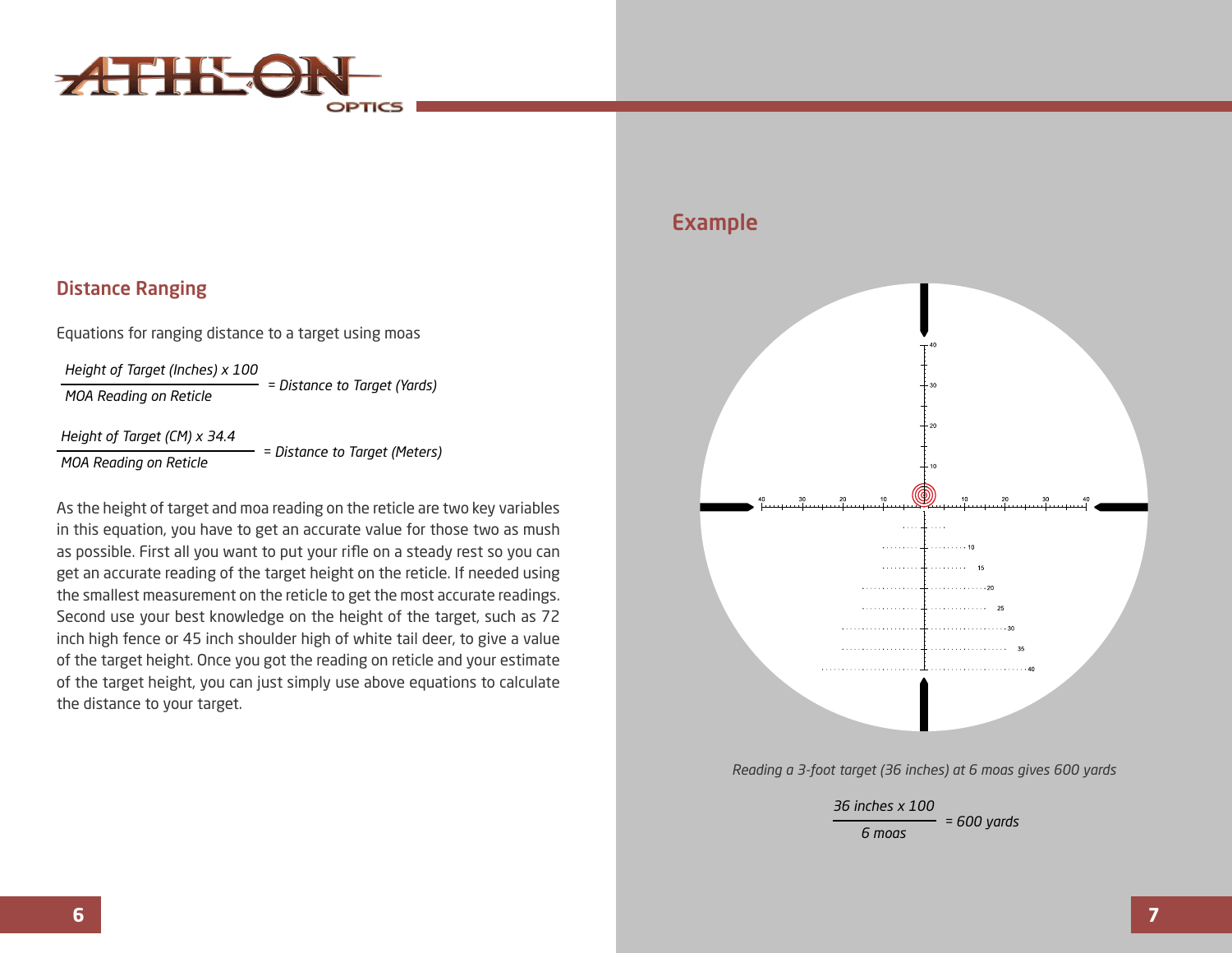

#### Holdover For Compensating Bullet Drop

To be able to use the elevation holdovers effectively, you have to know the distance to your target and bullet trajectory (bullet drop in inches or moas). Since many bullet ballistic charts highlight bullet drops in inches and 1moa equals to 1.047 ( rounded up to 1 inch) at 100 yards, 2 inches at 200 yards, and 10 inches at 1000 yards, etc, we can use those to calculate the holdover position in moa on this reticle.

For example, under no wind condition, if you knew your target is at 300 yards and your ammo has a 12 inch bullet drop at that distance, you want to use 4 moa holdover point. Here is how you got the 4 moa: since 1 moa equals to 1 inch  $x$  3 = 3 inches at 300 yards, and then 4 moas equal to 4  $x$ 3 inches =12 inches at 300 yards, you want to hold the 4 moa drop point to compensate the 12 inch bullet drop.

To achieve ultimate precision, it is always a better idea to develop your own D.O.P.E (Data of Previous Engagement )chart so that you can refer back to it for specific bullet drop compensation under different ambient environment and weather condition.

## Example



*10 moa /60 inch holdover for a target @ 600 yards out. No wind.*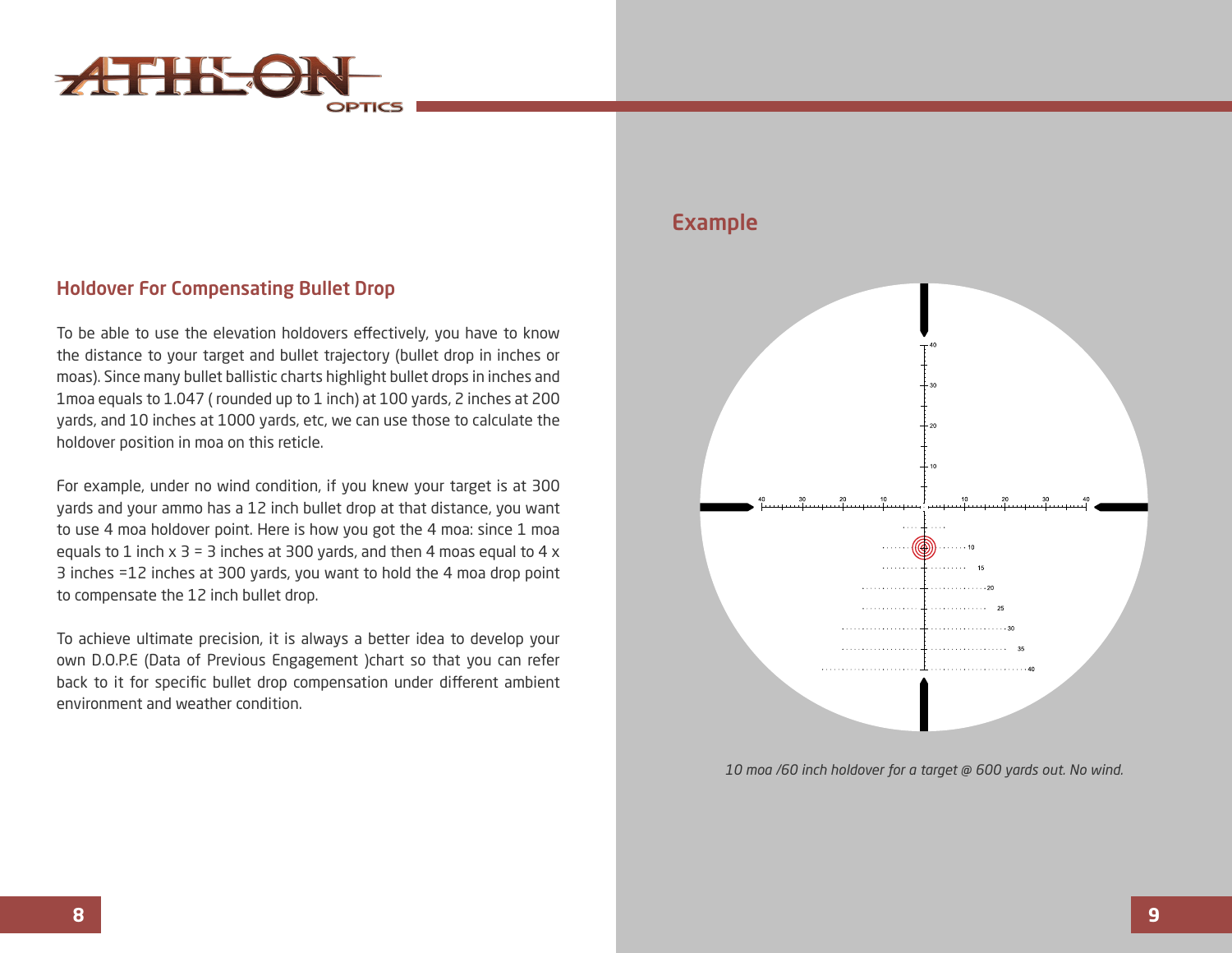

#### Holdover for Wind Correction and Moving Target

The APLR4 FFP MOA reticle again has 1 moa mark increment both vertically and horizontally from the 2 moa center cross which can help you set your holdover positions to compensate wind correction and hold the lead for a moving target.

The flying time of a bullet, the velocity and direction of the wind and the "slippery-ness" of the bullet expressed in BC (Ballistic Coefficient) determine your holdover for wind correction. Once again you have to understand the impact of those three factors on your bullet's flying path in terms of inches or mils and calculate how much holdover you have to hold, and then finding the corresponding holdover position on the reticle is a much easier task to accomplish.

## Example



*6 moa wind correction for 10 mph wind from right to left @ 600 yards. Elevation turret has been dialed up to compensate bullet drop, just simply use center horizontal cross line to holdover for wind correction*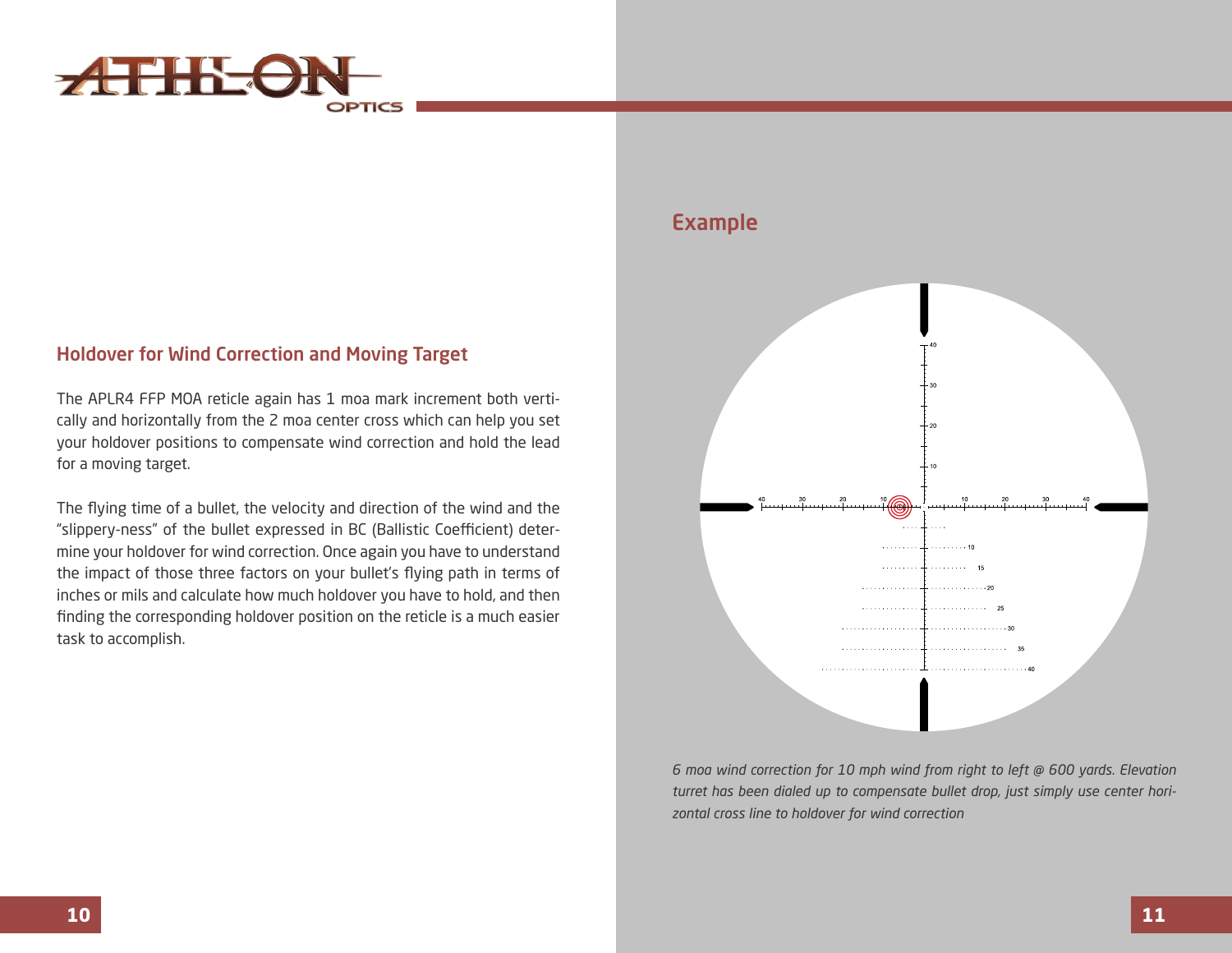

#### Use visual cross point for wind correction and bullet drop

As an alternative, you can use a virtual cross point formed by hash marks on both horizontal and vertical cross lines to holdover bullet drop and wind correction.



*Use 10 moa for 60 inch bullet drop for a target @ 600 yards, 6 moa wind correction for 10 mph wind from right to left.*

#### Hold lead correction for a moving target

Distance to your target, moving speed of your target, bullet flying time, wind direction are the key factors that determine how much holdover you need to hold for a moving target. As a rule of thumb, you always hold the lead for the net distance of your target moved ( add or subtract holdover for wind correction) during the time span your bullet traveled.



*5.9 moa lead holdover for a moving target traveling at 2 mph from left to right at 600 yards. Bullet flight time is 1 second during which the target traveled 2.94 feet. No wind.*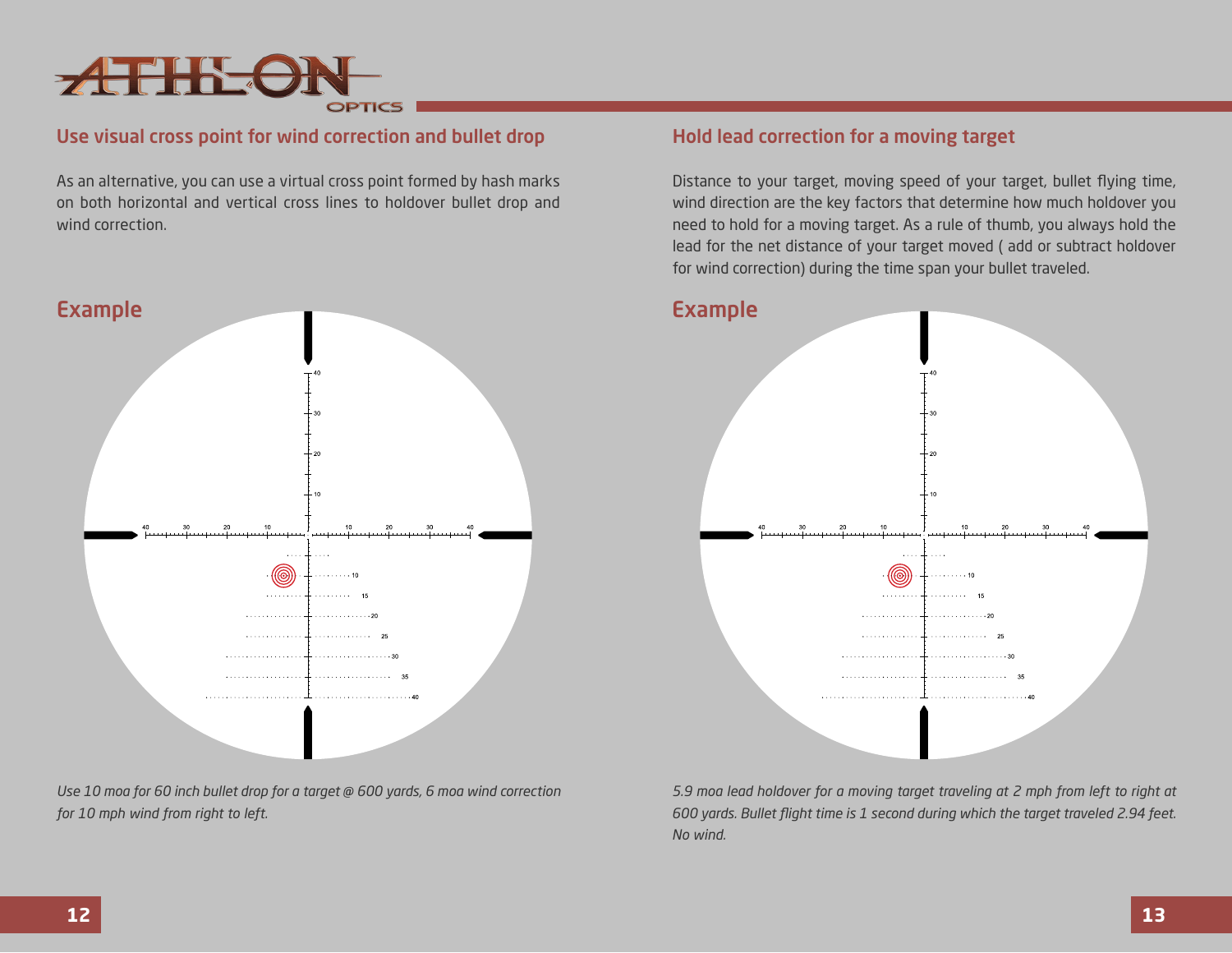

# THE ATHLON GOLD MEDEL LIFETIME WARRANTY\*

Your Athlon product is not only warranted to be free of defects in materials and workmanship for the lifetime of the product. Athlon will also repair or replace, at no charge to you, your product if you should damage it through normal use. No receipt is needed, no registration is required. This is a commitment that Athlon Optics will be the best product you can buy for your money.

\**This warranty does not cover damages caused by deliberate damage, misuse, theft or maintenance provided by someone other than the Athlon Authorized Service Department.*